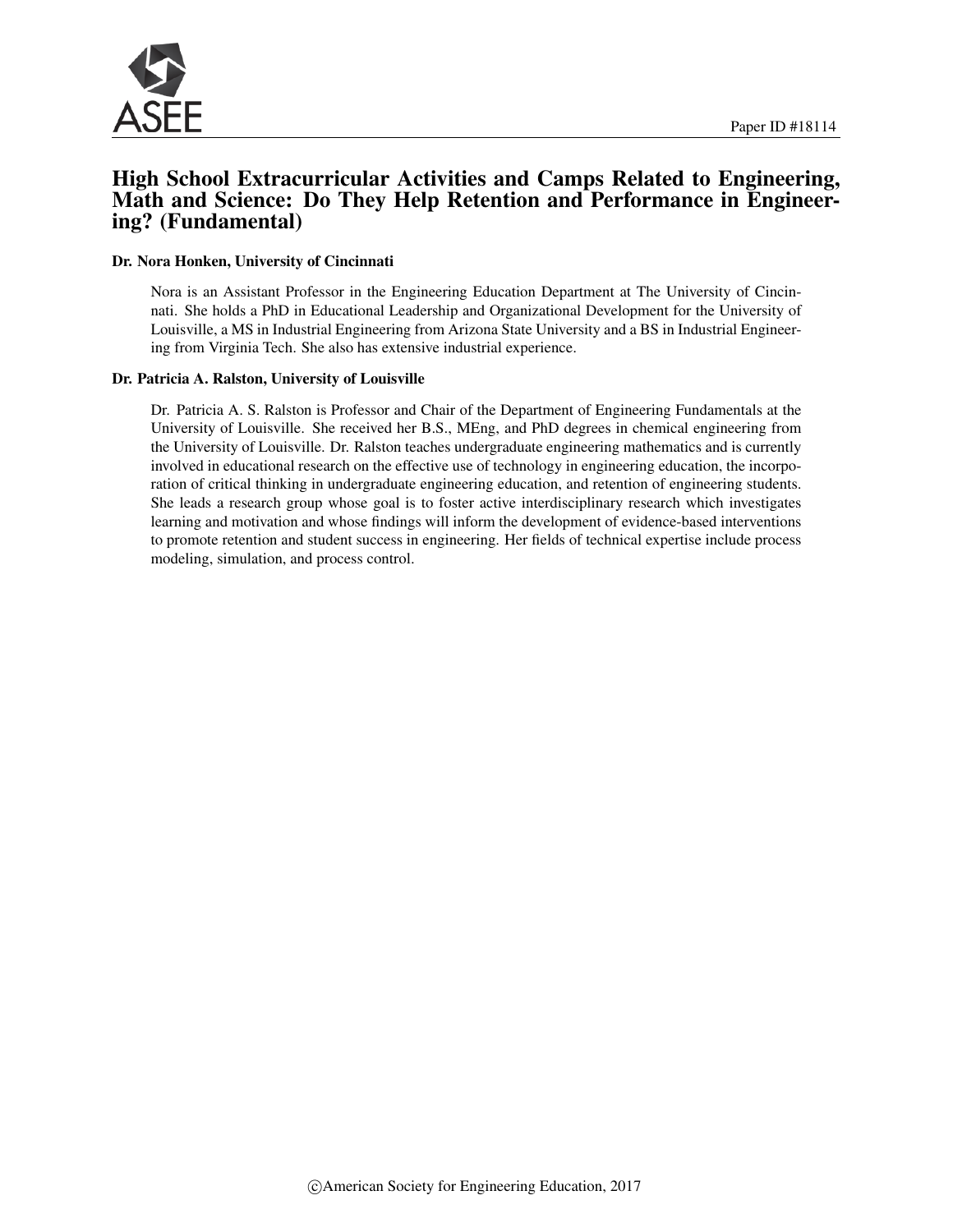# High School Extracurricular Activities and Camps Related to Engineering, Math and Science: Do They Help Retention and Performance in Engineering?

### **Abstract**

After the call to increase the number of engineers graduating from college, many K-12 schools, organizations, colleges, businesses and individuals began programs designed to increase interest in fields related to science, technology, engineering and math (STEM). This study used survey data from two cohorts at a large metropolitan research institution to investigate whether students who participated in STEM related camps or extracurricular activities performed better in engineering school and if they were more likely to be retained in engineering. The data showed participation in a summer STEM camp increased the likelihood of being retained for one year, but did not increase the probability of retention in later years. The results of analysis on participation in camps and extracurricular activities and performance were mixed. There was no significant difference in GPA for those who did and did not attend a STEM camp. Students who participated in math or science related extracurricular activities did have a statistically higher first and seventh semester GPA compared to students who did not participate in these types of activities. There was no significant difference in first or seventh semester GPA for students who did or did not participate in extracurricular activities related to engineering or computer science.

### **Introduction**

As a result of the call to increase the number of engineers graduating from college, engineering colleges, such as the study site, were motivated to engage in more community outreach to promote interest in engineering at the K-12 level. Outreach at this college included engineering focused summer camps, assisting with after school programs and training K-12 teachers to run engineering related programs during and after the school day. Programs implemented after school and during school hours included Engineering is Elementary and In the Middle of Engineering.

Other organizations, businesses and government agencies were also motivated to participate in and finance STEM related activities and camps to help increase interest and skills in STEM related fields technology and ultimately increase the number of engineers in the workforce<sup>1</sup>. Some activities and camps targeted underrepresented groups such as females and African Americans. Organizations, including K-12 schools, musuems, universities, scouting groups and corporations as well as individuals have designed interesting activities and camps to introduce students to the amazing and fun aspects of STEM. Some activities have been integrated into the formal K-12 education; other activites were designed as informal voluntary extracorricular activites that take place after school or during the summer.

Girls Who Code, an organization founded in 2012 by an individual with the mission to "close the gender gap in technology"  $2$ , is a good example of a program designed to address the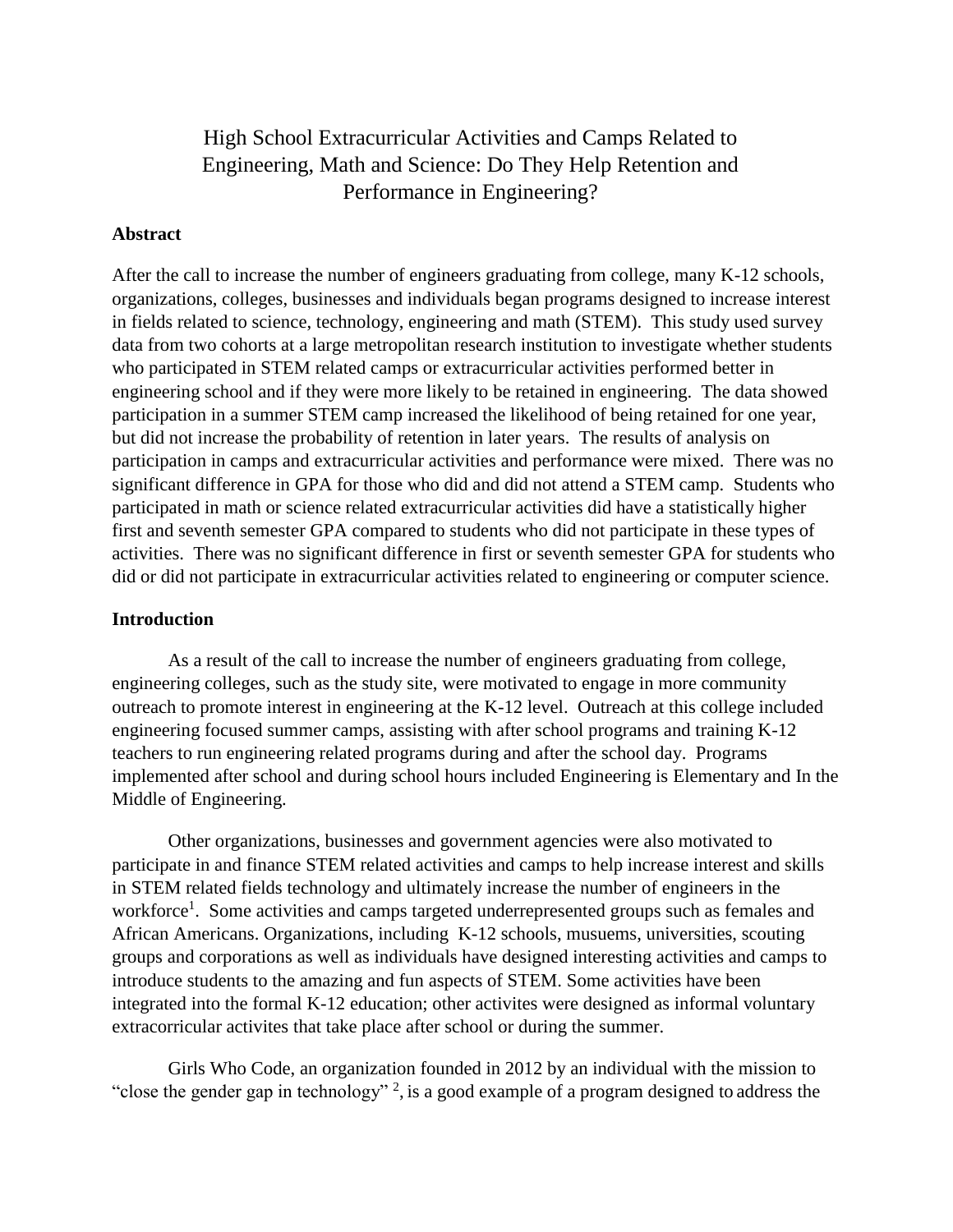need to increase the number of females in computer science. Since its founding, multiple technology and nontechnology companies have partnered with Girls Who Code including Microsoft, IBM and Cover Girl. Girls Who Code has after school clubs for girls in 6 -12th grade and seven week summer camps for girls in grades 10 and 11.

FIRST Robotics hosts competions with robotic challenges and has grown into an international competition with over 400,000 participents<sup>3</sup> is a good example of an organization that has worked to interest K-12 students of all sexes in robotics. Many teams are part of extracorricular activites offered by their middle and high schools.

There is evidence in the literature that participation in extracurricular activities and camps can impact student's career and college major choice  $4-7$ . However, few papers show whether the benefits of participation extend to performance and retention once the student has started college. This study is focused on students who in high school participated in extracurricular activities or camps related to science, computer science, math or engineering (including robotics). Specifically, this study investigates the relationship between participation in voluntary high school STEM activities and camps, and performance and retention in an engineering program at a large metropolitan research institution. This paper does not investigate formal pre-engineering activities and programs that are part of the K-12 curriculum.

### **Related Literature**

### *Camps*

Research in career and college major choice supports that interest is a strong influence when selecting a field of study and profession<sup>8</sup>. Evidence also supports interest in engineering influences students decision to study engineering  $9,10,11$ . Studies have shown participation in STEM related camps has increased interest and attitudes towards science and technology, particularly for underserved populations<sup>4</sup>. In a study of middle school students, students who had participated in a science summer camp were more likely to later indicate that they were considering careers in science or an engineering field<sup>5</sup>. Similar results were found based on data collected from students who in middle school had attended a STEM summer camp held at Virginia Tech. Based on the campers' field of study in college, the researchers concluded that the camp helped increase enrollment in engineering, science and math related fields<sup>6</sup>.

A follow-up study of students who attended an engineering camp at the University of Utah showed that after attending the camp students thought more positively about engineering than they did before the camp<sup>7</sup>. The organizers of the camp also reported success in the main goal of the camp that was to recruit more students into the engineering department at the University of Utah.

Although these camps might help increase interest in engineering, results of a study at Purdue do not seem to support that students who attend these camps perform better in engineering and math courses. In the Purdue study 32% of the 229 participants indicated that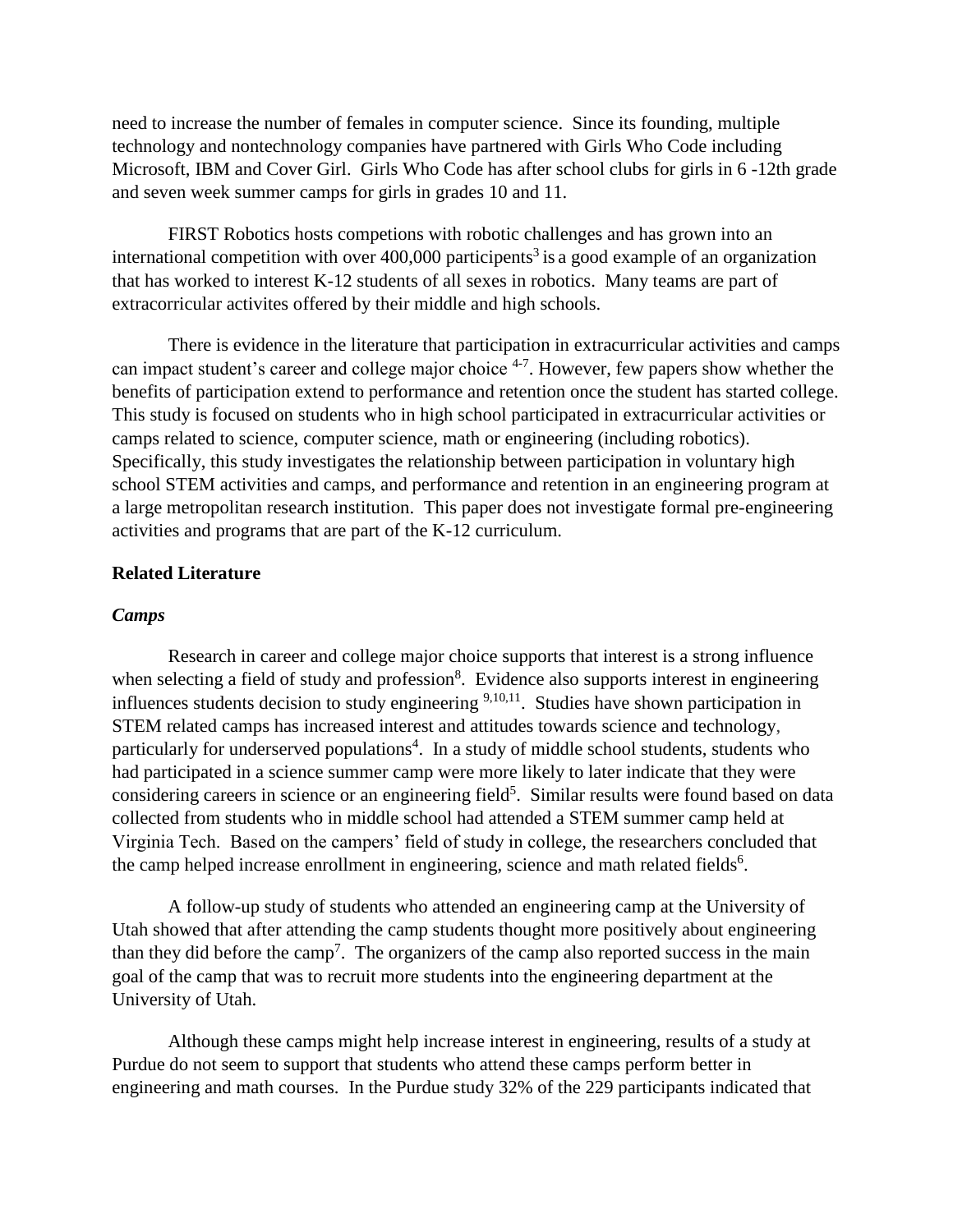they had attended an engineering related camp while in high school. Analysis showed no significant difference in performance in two engineering and two math courses between students who had and those who had not attended a  $\text{camp}^{12}$ .

### *Extracurricular Activities*

Research into the benefits of participation in extracurricular activities (ECAs) has been grounded in multiple models including social capital model, development model and leadingcrowd hypothesis<sup>13</sup>. These models support various motivations for participation, such as being part of a group or team, being with like-minded people, learning, or doing an activity that is enjoyable. It is also important to realize that some students are motivated by external forces such as parents and what might look good on a college or scholarship application.

Research into STEM related ECAs has shown a relationship between participation and academic achievement, interest, and career choice<sup>14</sup>, as well as improved collaboration skills<sup>15</sup>. A study focusing on participants in FIRST Robotic clubs showed students indicated the following benefits: improved communication and interpersonal skills, ability to apply academic skills to real world problems, interest in serving others, improved self-confidence and team work, increased interest in science and technology and science and technology careers $^{16}$ .

In the previously mentioned study at Purdue, researchers also investigated whether students who had participated in engineering related extracurricular activities outperformed students who had not participated. Their analysis again showed no significant difference in performance in two engineering or math courses between students who had (17%) and had not participated (83%) in engineering related extracurricular activities<sup>12</sup>.

### **Research Questions**

The current study sought to build on the results of the previously mentioned Purdue study and determine if students who while in high school participated in certain types of STEM extracurricular activities or camps received higher GPAs in engineering or were more likely to be retained in engineering than students who did not participate. The following research questions were investigated:

RQ1: Is there a difference in performance level, as measured by GPA, between engineering students who did and did not participate in STEM camps or ECAs?

RQ2: Are engineering students who participated in STEM camps or ECAs more likely to be retained in engineering than students who did not participate?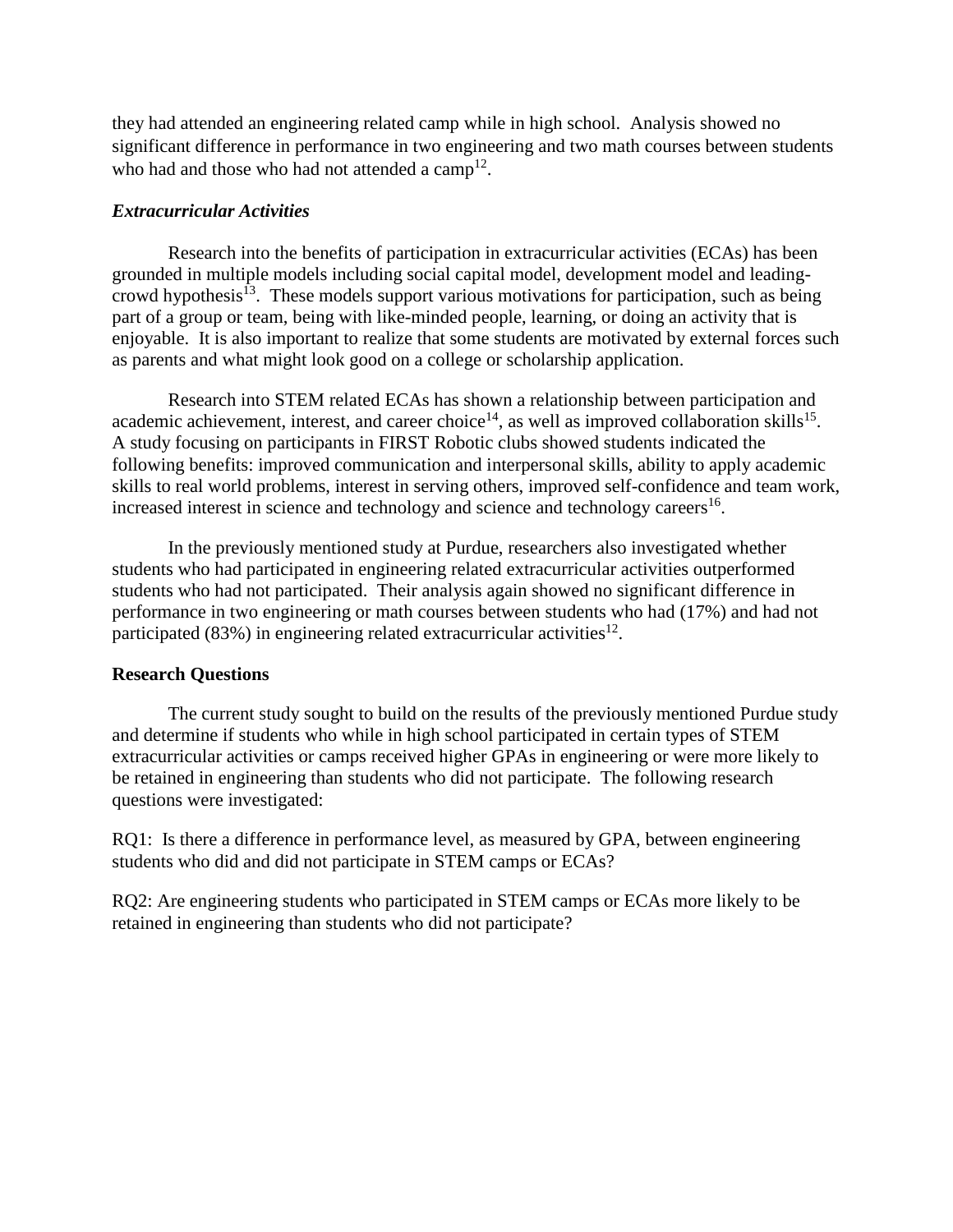### **Method**

### *Procedure*

Since 2010 first year engineering students at a large metropolitan public research university have taken a survey during the first week of classes. Survey questions covered multiple areas and included multiple indices and changed slightly each year based on the research team requests. Students completed the survey during class time in a required Introduction to Engineering course. No rewards or credit were given for participation. Survey results were confidential and participants were not known to the researcher.

The data used in the current study pertained to student responses in 2012 and 2013 as to whether they had participated in certain ECAs in high school or if they attended certain types of summer camps. The questions on the survey related to ECA and STEM camp participation changed slightly between the 2012 and 2013 surveys. The questions on the 2012 survey asked more specifically if the students had participated in camps or ECAs by subject (math, science, computer science and engineering); the question on the 2013 survey just asked if they had participated in any STEM related activity or camp. Thus we have more specific data for the 2012 cohort.

The 2012 survey contained the following question, *Have you ever participated in any of the following extracurricular activities outside of regular school hours?* followed by four activity areas (math, science, computer science and engineering (including robotics). The same question in the same format was asked about summer camps/programs outside of regular school activities.

In 2013 the question was modified to shorten the survey. It only asked the following 2 questions, thus not allowing for discernment between the focus of activity or camp.

- *Have you ever attended any summer camps related to math, science, engineering or computer science (including robotics)?*
- *Have you ever participated in any extracurricular activities related to math, science, engineering or computer science (including robotics)?*

Performance and retention data were taken from student records and supplied by the university's Office of Institutional Effectiveness in Institutional Research. The data were related back to the students' survey responses through an assigned research ID.

### *Participants*

The participants were first-time full-time engineering students at a large metropolitan public research university in the fall of 2012 or 2013. The 2012 cohort had 434 students and 408 completed the survey (94% response rate). The 2013 cohort had 505 students and 473 completed the survey (94% response rate). Both cohorts were predominantly Caucasian with no other group representing over 5%, predominantly male (22% female in 2012 and 20% in 2013), and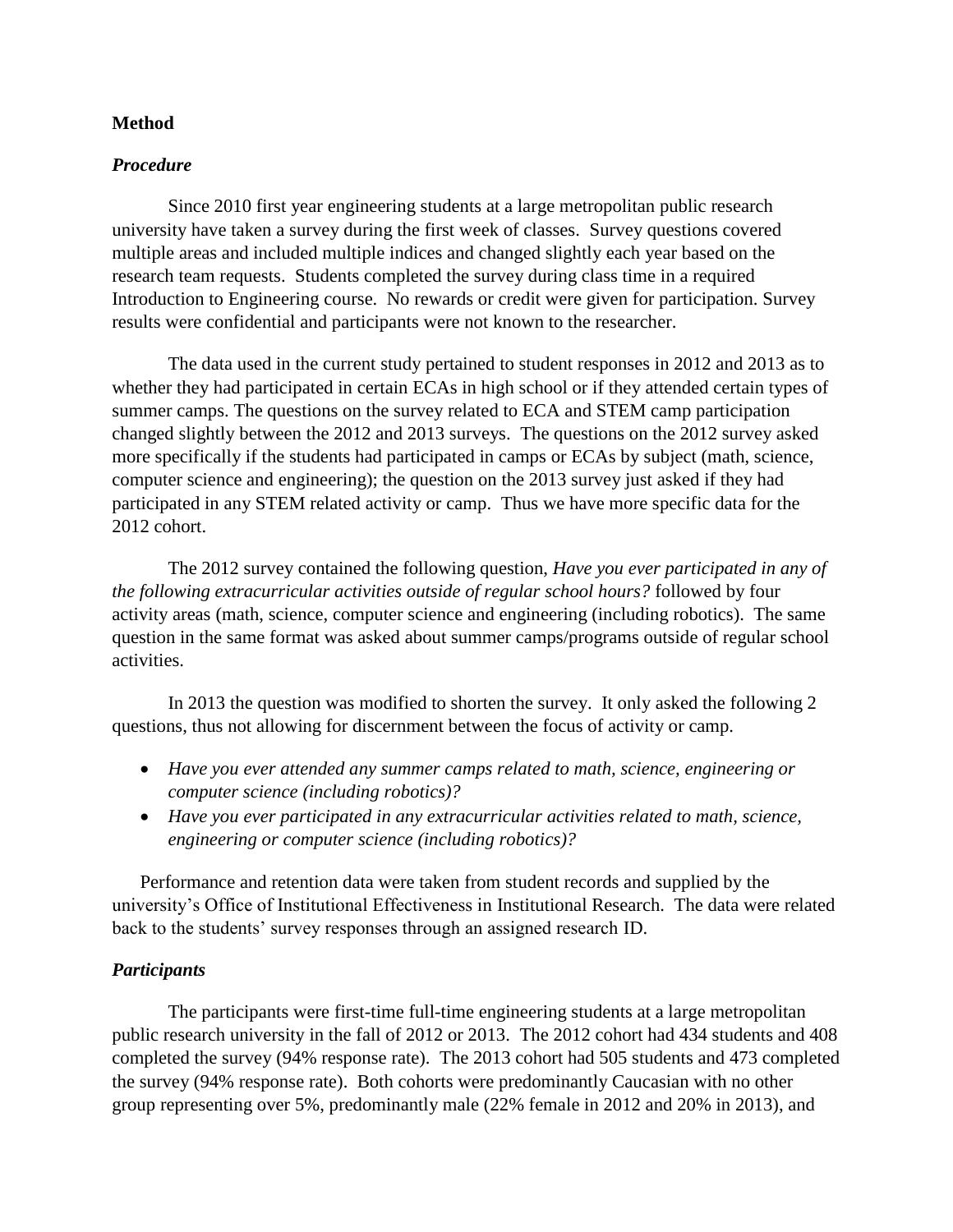overwhelmingly traditional students (app. 99% directly out of high school). The average composite ACT scores were 28.3 in 2012 (*SD* = 3.16) and 28.5 in 2013 (*SD* = 3.17).

When looking at 2012 and 2013 cohorts together, students who had participated in STEM ECAs had statistically higher ACT subject and composite scores (p<.05 for all) than students who had not participated. Some of the mean differences were quite small (see Table 1). The students who had participated in STEM related camps had statistically higher ACT composite scores and subject scores except for English (see Table 2).

|                      |                          |     |      | Std.      |
|----------------------|--------------------------|-----|------|-----------|
|                      | <b>ECA</b> Participation | n   | Mean | Deviation |
| High school GPA      | N <sub>0</sub>           | 358 | 3.75 | .30       |
|                      | Yes                      | 491 | 3.78 | .31       |
| <b>ACT</b> Composite | N <sub>0</sub>           | 358 | 28.0 | 2.99      |
|                      | Yes                      | 492 | 28.8 | 3.21      |
| <b>ACT</b> English   | N <sub>0</sub>           | 343 | 28.3 | 4.21      |
|                      | Yes                      | 475 | 28.9 | 4.23      |
| <b>ACT Math</b>      | N <sub>0</sub>           | 343 | 28.7 | 3.08      |
|                      | Yes                      | 475 | 29.6 | 3.33      |
| <b>ACT</b> Reading   | N <sub>0</sub>           | 343 | 28.4 | 4.27      |
|                      | Yes                      | 475 | 29.4 | 4.33      |
| <b>ACT</b> Science   | N <sub>0</sub>           | 343 | 28.3 | 3.44      |
|                      | Yes                      | 343 | 28.3 | 3.44      |

Table 1. *ACT and High School GPA Differences for Students Who Did and Did Not Participate in STEM Related ECAs*

Table 2. *ACT and High School GPA Differences for Students Who Did and Did Not Participate in STEM Related Camps*

|                      |                    |                  |      | Std.      |
|----------------------|--------------------|------------------|------|-----------|
|                      | Camp Participation | $\boldsymbol{n}$ | Mean | Deviation |
| High School GPA      | N <sub>0</sub>     | 666              | 3.76 | .30       |
|                      | Yes                | 199              | 3.79 | .32       |
| <b>ACT</b> Composite | No                 | 665              | 28.3 | 3.06      |
|                      | Yes                | 201              | 29.1 | 3.29      |
| <b>ACT</b> English   | N <sub>0</sub>     | 639              | 28.5 | 4.15      |
|                      | Yes                | 193              | 29.1 | 4.42      |
| <b>ACT Math</b>      | N <sub>0</sub>     | 639              | 29.0 | 3.22      |
|                      | Yes                | 193              | 29.6 | 3.32      |
| <b>ACT</b> Reading   | N <sub>0</sub>     | 639              | 28.8 | 4.26      |
|                      | Yes                | 193              | 29.7 | 4.33      |
| <b>ACT</b> Science   | N <sub>0</sub>     | 639              | 28.6 | 3.53      |
|                      | Yes                | 193              | 29.3 | 3.68      |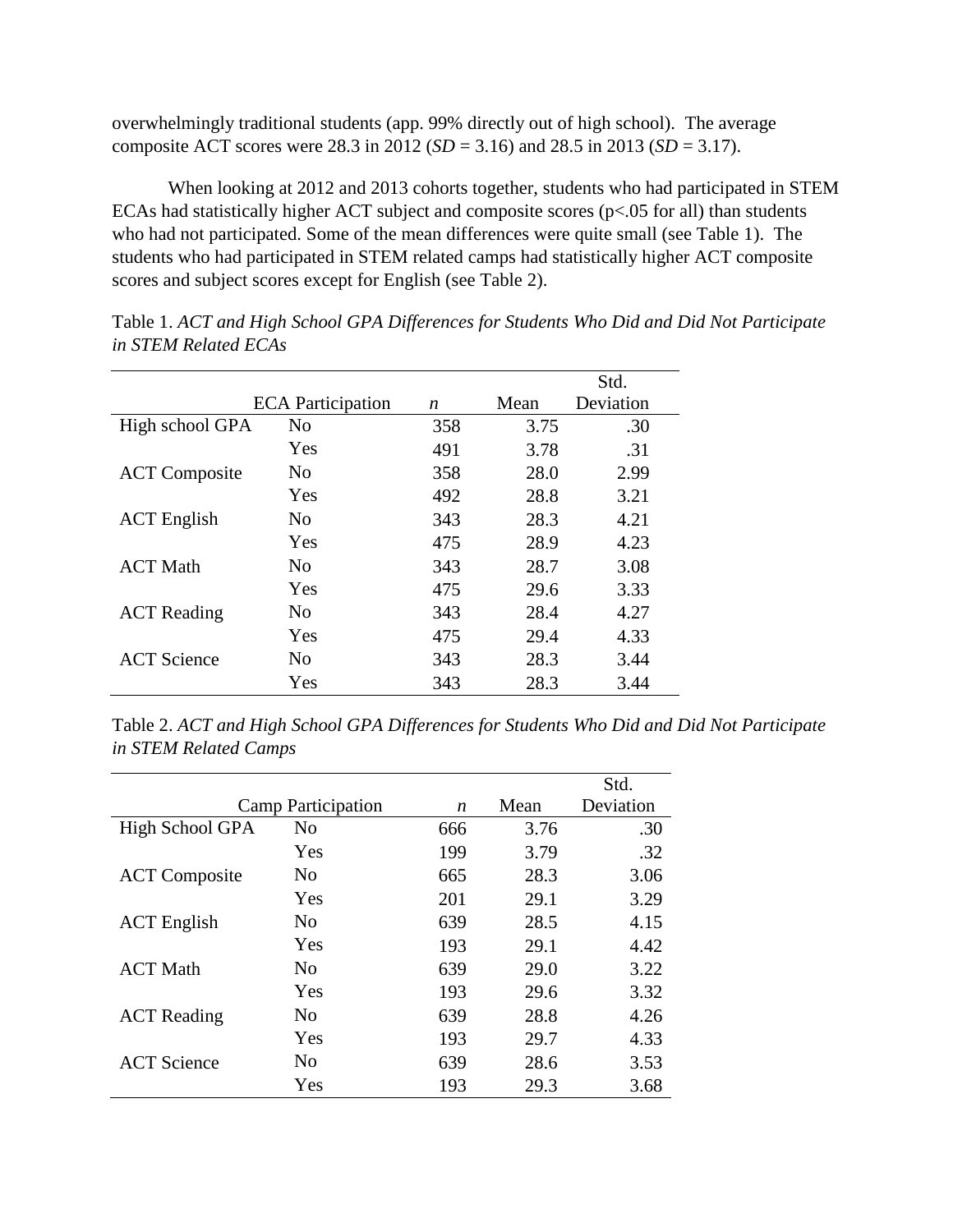The average high school GPAs for students who did and did not participate in ECAs and camps are also listed in Tables 1 and 2 for comparison. The university records included weighted GPA, but truncated the recorded GPA at 4.0. Therefore, all submitted GPAs over 4.0 are reduced to 4.0, resulting in about 40% of the students having a recorded 4.0 high school GPA.

### *Analysis*

#### *GPA and Participation in ECA or Camp*

Since details as to the subject matter of ECA or camp were available for the 2012 cohort, analysis was done on each type of ECA or camp to determine if the students who participated in different types of ECAs or camps had higher GPAs than students who did not participate. When doing analysis with the 2012 cohort data, first and seventh semester cumulative GPAs were available. The distributions of first semester and seventh semester cumulative GPAs for the 2012 cohort were tested for normality using the Shapiro-Wilk test. As is frequently the case when analyzing GPA data, the results showed the GPA data were not distributed normally ( $p <$ .001 for both tests). Therefore a nonparametric test, Kruskal-Wallis, was used to determine if the distributions of the GPAs of students who did and did not participate in camps and activities were significantly different.

Analysis on GPA and participation was also performed on the 2013 data. Here there were no details as to the type of ECA or camp available so the analysis just looked at whether the student had participated in any STEM related camp or ECA. Again the Kruskal-Wallis test was used.

### *Retention and Participation in ECA or Camp*

Logistic regression was used to determine the difference in the probability of persistence in engineering between students who did and did not participate in any STEM ECA or camp. To increase the power of the test, 2012 and 2013 data were analyzed together in one model when looking at one and two year retention. Since the three year retention numbers were not yet available for the 2013 cohort, only 2012 cohort data was used in the analysis for three year retention. For the analysis all variables were considered categorical and the value =1 was considered the reference. All analyses were performed in SPSS revision 23.

#### **Results**

### *Summary Data*

As mentioned previously, due to the formulation of the survey questions in 2012, there is specific data on the subject matter of the ECAs and camps the students in the 2012 cohort participated in, but not for the ECAs and camps the students in the 2013 cohort participated in.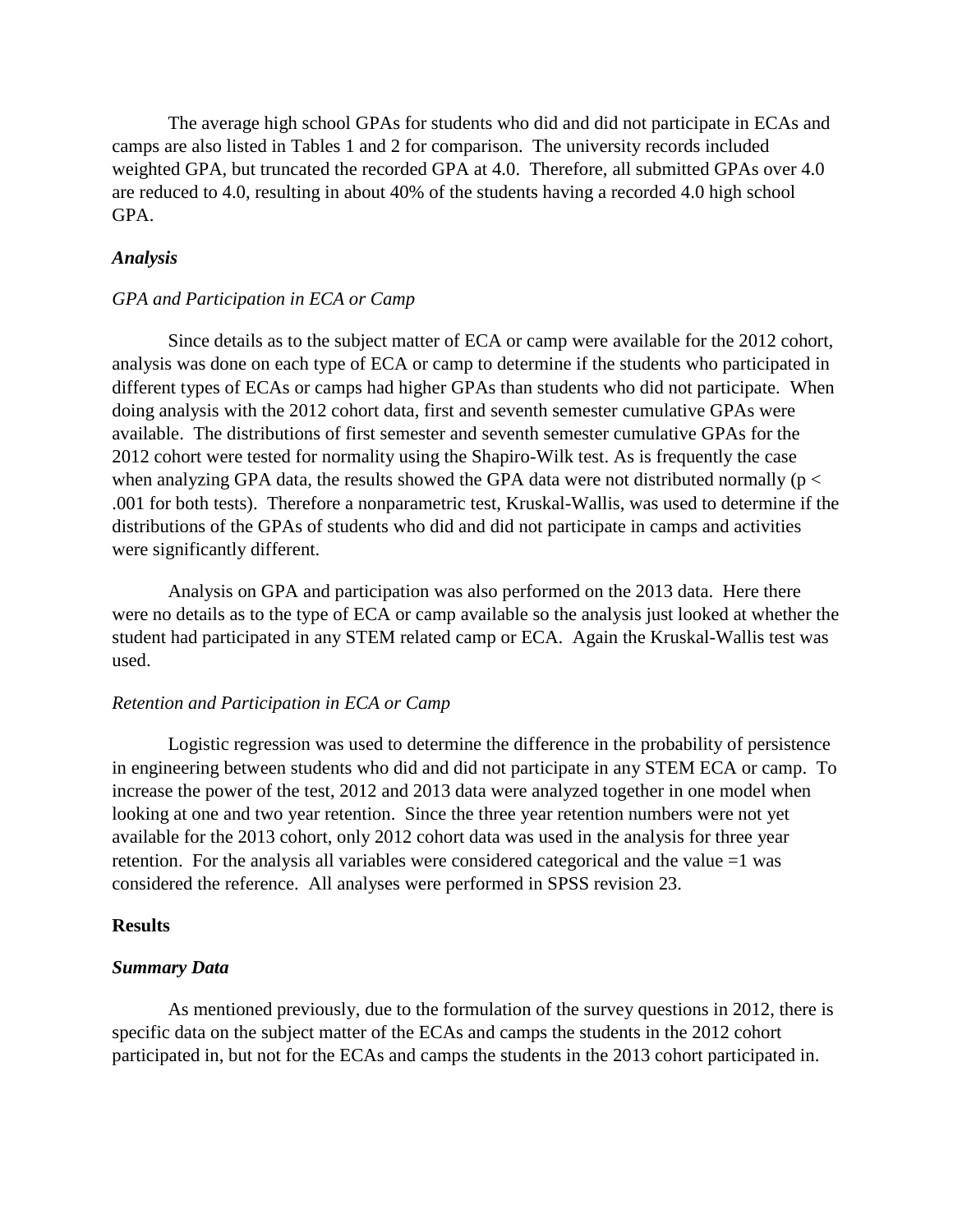Table 3 shows the number and percentage of students who responded that they had participated in certain ECAs or camps before coming to college. Many students had participated in more than one ECA or camp (see Tables 4 and 5). Forty-five percent of the engineering students had not participated in a STEM activity and 4% of the students indicated that they participated in camps related to all four areas: science, math, computer science and engineering. Students were more likely to have participated in a STEM ECA (55%) than a STEM camp (21%). Only 37% of the students had not participated in either a STEM activity or camp.

|                  | ECA             |         | Camp            |         |
|------------------|-----------------|---------|-----------------|---------|
|                  | Number of       |         |                 |         |
|                  | <b>Students</b> | Percent | <b>Students</b> | Percent |
| Math             | 167             | 41%     | 51              | 13%     |
| Science          | 159             | 40%     | 45              | 11%     |
| Engineering      | 92              | 23%     | 52              | 13%     |
| Computer science | 58              | 15%     | 16              | 4%      |
| Any              | 209             | 55%     | 85              | 21%     |

Table 3. *2012 Cohort - Participation in Camps or ECAs by Type*

Table 4. *2012 Cohort – Number of Camps and ECAs*

|              | <b>ECA</b>      |         | Camps           |         |
|--------------|-----------------|---------|-----------------|---------|
| Number of    | Number of       |         | Number of       |         |
| <b>Types</b> | <b>Students</b> | Percent | <b>Students</b> | Percent |
| 0            | 169             | 45%     | 312             | 79%     |
|              | 72.             | 19%     | 45              | 11%     |
|              | 85              | 22%     | 25              | 6%      |
|              | 35              | 9%      | y               | 2%      |
|              |                 | 4%      | h               | 2%      |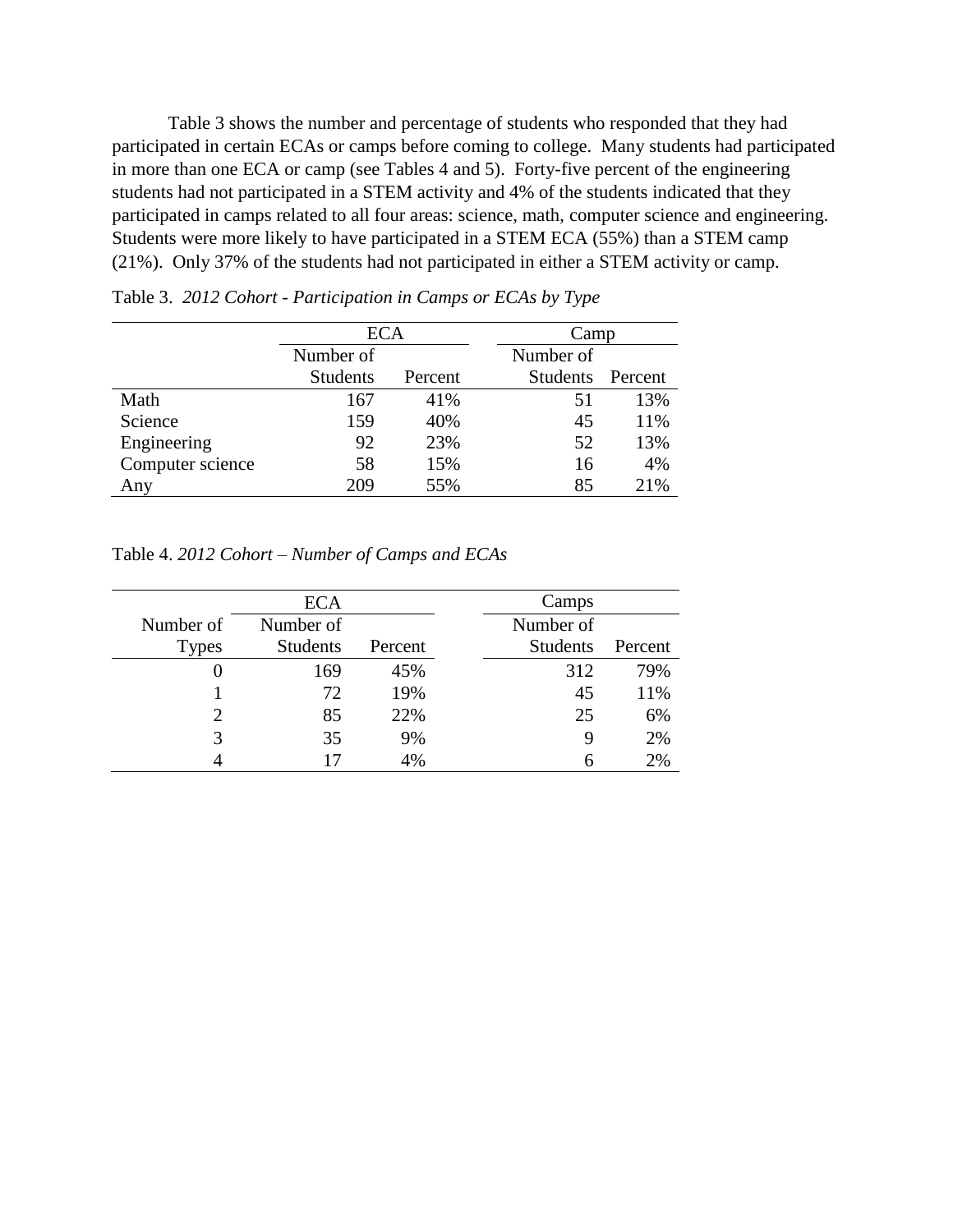| <b>Total Number of Types</b> | Number of       |         |
|------------------------------|-----------------|---------|
| <b>ECAs and Camps</b>        | <b>Students</b> | Percent |
|                              | 135             | 37%     |
|                              | 79              | 21%     |
| 2                            | 82              | 22%     |
| 3                            | 35              | 9%      |
| 4                            | 19              | 5%      |
| 5                            | 9               | 2%      |
| 6                            |                 | 1%      |
|                              | 2               | 1%      |
|                              |                 | 1%      |

Table 5. *2012 Cohort – Total Number of ECAs and Camps Students Participated In*

Data from the 2013 cohort looked similar to the summary data from the 2012 cohort. In the 2013 cohort 60% of the students indicated they had participated in an ECA (see Table 6), 25% a camp and 64% of the students had participated in either a STEM camp or ECA (see Table 7).

Table 6. *2013 Cohort - Number of Students Who Participated in ECAs and Camps*

|                     | ECA              |     | Camp             |     |
|---------------------|------------------|-----|------------------|-----|
|                     | Number of        |     | Number of        |     |
|                     | Students Percent |     | Students Percent |     |
| Did not participate | 190              | 40% | 354              | 75% |
| Did participate     | 283              | 60% | 116              | 25% |

Table 7. *2013 - Cohort Participating in None, Either or Both STEM Activities and Camps*

|        | Number of<br><b>Students</b> | Percent |
|--------|------------------------------|---------|
| None   | 167                          | 36%     |
| Either | 209                          | 45%     |
| Both   | QΔ                           | 20%     |

In the 2012 cohort, a higher percentage of females had participated in both STEM ECAs and camps. The same was true for the 2013 cohort (see Table 8).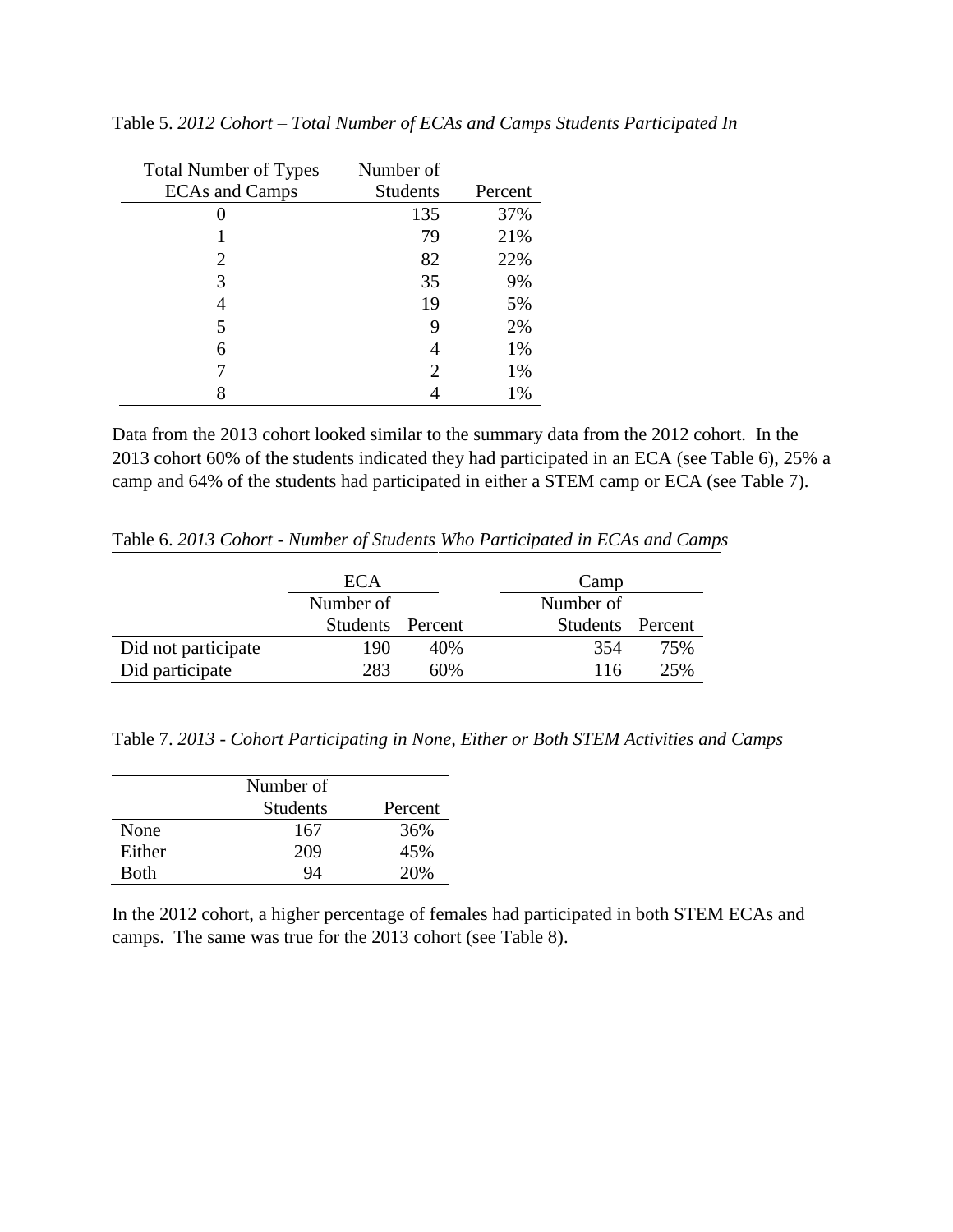|               | Percent of | Percent of |
|---------------|------------|------------|
|               | Females    | Males      |
| 2012 Any ECA  | 62%        | 54%        |
| 2012 Any Camp | 29%        | 19%        |
| 2013 Any ECA  | 62%        | 59%        |
| 2013 Any Camp | 30%        | 23%        |

Table 8*. Percent of Males and Females Who Participated in Any STEM Camp and ECA*

### *Participation and GPA*

Results of the Kruskal-Wallis tests for the 2012 cohort data are in Tables 9 and 10. There was no significant difference in GPAs related to whether students did or did not participate in any type of camp. There was a significant difference in first and seventh semester cumulative GPA only between students who did and did not participate in math or science related ECAs. The GPA data for students in the 2013 cohort (see Tables 11 and 12) showed no statistical difference in the distributions of first and fifth semester cumulative GPAs when looking at students who did and did not participate in camps or ECAs.

Table 9. *Results of Kruskal-Wallis Test Comparing GPA after First Semester (2012 Cohort)*

| <b>ECA</b>              |      |      |         | Camp |      |      |
|-------------------------|------|------|---------|------|------|------|
| Focus                   | Yes  | No   |         | Yes  | No   |      |
| Math                    | 3.03 | 2.62 | $-.001$ | 3.00 | 2.76 | .102 |
| Science                 | 2.80 | 2.70 | .013    | 2.97 | 2.76 | .106 |
| Engineering             | 2.74 | 2.76 | .764    | 2.86 | 2.77 | .448 |
| <b>Computer Science</b> | 2.75 | 2.77 | .828    | 2.57 | 2.79 | .666 |
| Any                     | 2.86 | 2.63 | .044    | 3.00 | 2.73 | .093 |

Table 10. *Results of Kruskal-Wallis Test Comparing GPA after Seventh Semester (2012 Cohort)*

|                         | <b>ECA</b> |      |      | Camp |      |      |
|-------------------------|------------|------|------|------|------|------|
| Focus                   | Yes        | No   |      | Yes  | No   |      |
| Math                    | 3.28       | 3.03 | .001 | 3.19 | 3.13 | .145 |
| Science                 | 3.23       | 3.07 | .033 | 3.20 | 3.13 | .224 |
| Engineering             | 3.07       | 3.15 | .402 | 3.16 | 3.14 | .569 |
| <b>Computer Science</b> | 3.10       | 3.14 | .861 | 2.78 | 3.16 | .753 |
| Any                     | 3.18       | 3.07 | .094 | 3.14 | 3.13 | .211 |

Table 11. *Results of Kruskal-Wallis Test Comparing GPA after First Semester (2013 Cohort)*

|            |      | <b>GPA</b> after First Semester |      |  |
|------------|------|---------------------------------|------|--|
|            | Yes  | Nο                              |      |  |
| <b>ECA</b> | 2.90 | 2.86                            | .397 |  |
| Camp       | 2.85 | 2.90                            | 693  |  |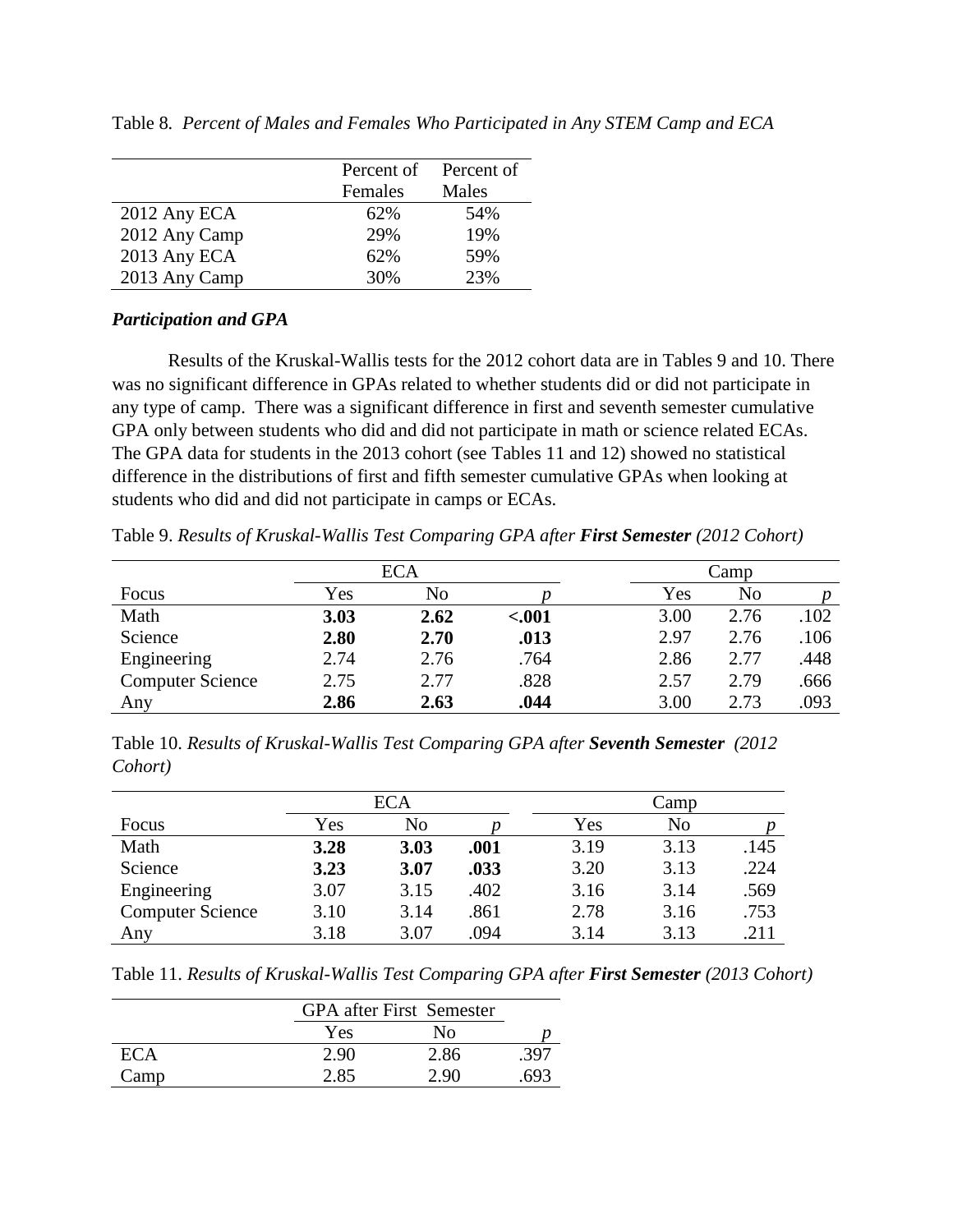|            |      | GPA after fall 2015 |      |  |
|------------|------|---------------------|------|--|
|            | Yes  | No                  |      |  |
| <b>ECA</b> | 3.09 | 3.07                | .669 |  |
| Camp       | 3.10 | 3.08                | 620  |  |

Table 12. *Results of Kruskal-Wallis Test Comparing GPA after Fifth Semester (2013 Cohort)*

### *Participation and Retention*

Students in the 2012 cohort who had participated in ECAs related to math, engineering or computer science had higher one, two and three year retention rates in engineering than students who had not participated (see Table 13). This was not true for students who participated in computer science ECAs. Students who participated in any type of STEM related camp had higher one, two and three year retention rates than students who did not participate (see Table 14). In the 2013 cohort the one year retention in engineering rate was slightly higher for students who participated in activities and camps, but the two year rate was slightly lower (see Table 15).

Table 13. *2012 Cohort – Percent Retained in Engineering Rates for Students Who Had and Had Not Participated in ECAs*

|                         |      | Participated |        |      | Did Not Participate |        |
|-------------------------|------|--------------|--------|------|---------------------|--------|
| <b>ECA Focus</b>        | year | 2 year       | 3 year | year | year                | 3 year |
| Math                    | 74.9 | 65.3         | 61.7   | 69.2 | 56.5                | 52.7   |
| Science                 | 74.8 | 64.8         | 59.7   | 69.3 | 57.7                | 54.8   |
| Engineering             | 73.9 | 59.8         | 58.7   | 69.3 | 59.0                | 54.7   |
| <b>Computer Science</b> | 70.7 | 53.4         | 53.4   | 71.3 | 61.3                | 57.0   |

Table 14. *2012 Cohort – Percent Retained for Students Who Had and Had Not Participated In Camps*

|                         |      | Participated |        |      | Did Not Participate |        |
|-------------------------|------|--------------|--------|------|---------------------|--------|
| Camp Focus              | vear | 2 year       | 3 year | year | year                | 3 year |
| Math                    | 74.5 | 66.7         | 58.7   | 70.9 | 59.1                | 56.3   |
| Science                 | 82.2 | 71.1         | 66.7   | 69.8 | 58.5                | 55.4   |
| Engineering             | 80.8 | 63.5         | 61.5   | 69.9 | 59.0                | 55.6   |
| <b>Computer Science</b> | 81.3 | 62.5         | 62.5   | 70.9 | 59.7                | 56.4   |
| Any                     |      |              |        |      |                     |        |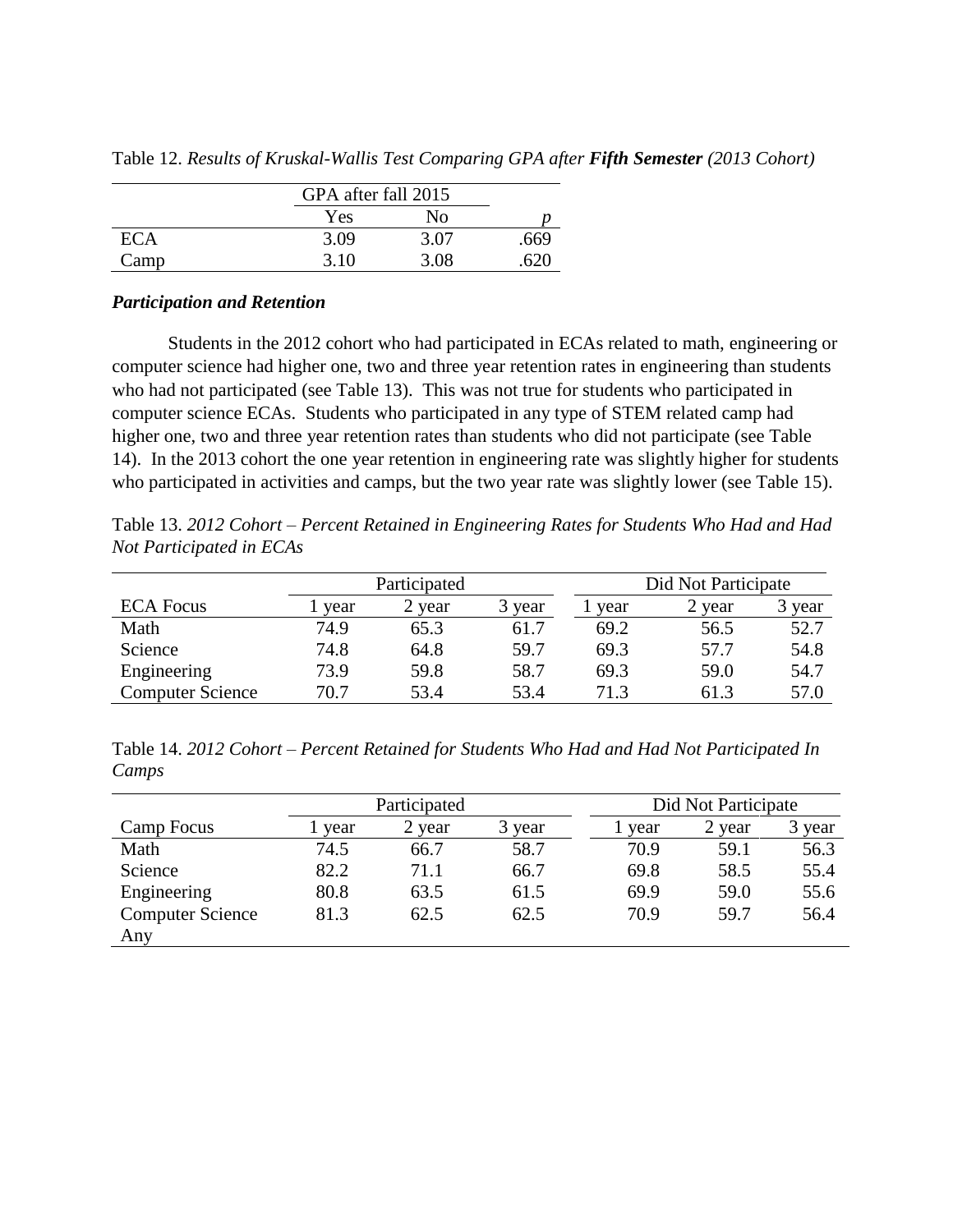Table 15. *2013 Cohort – Percent Retained for Students Who Had and Had Not Participated In Camps and Activities*

|          |        | Participated |        | Did Not Participate |  |  |
|----------|--------|--------------|--------|---------------------|--|--|
|          | l year | 2 year       | 1 year | 2 year              |  |  |
| Activity | 75.3   | 65.0         | 74.8   | 65.8                |  |  |
| Camp     | 78.5   | -64.7        | 74.3   | 65.3                |  |  |

Logistic regression to determine if participation in STEM related ECAs or camps increased the likelihood of being retained for one and two years was performed using 2012 and 2013 data together. The analysis for the three year retention only used the 2012 cohort since three year retention was not available for the 2013 cohort. The results showed students who had participated in a STEM related camp had a higher probability of being retained for one year (see Table 16). Based on the confidence interval of the odds ratio, students who had participated in a STEM related camp had between a 1.6% and 21% higher probability of being retained than someone who had not participated in a STEM related camp. This did not hold true for the two and three year retention rates where analysis showed no statistical difference in probability of being retained for students who did and did not attend a STEM camp (see Tables 17 and 18). Analysis investigating the relationship between participating in ECAs related to STEM and one, two and three year retention rates showed no statistical difference in the probability of being retained for one, two or three years (see Tables 14, 15 and 16).

Table 16. *Results of Logistic Regression for 1 Year Retention*

|            |       | S.E.  | Wald   | df | Sig.            |       | $Exp(B)$ 95% C.I.for $EXP(B)$ |       |
|------------|-------|-------|--------|----|-----------------|-------|-------------------------------|-------|
|            |       |       |        |    |                 |       | Lower                         | Upper |
| Camp       | 0.406 | 0.199 | 4.162  |    | $1 \quad 0.041$ | 1.500 | 1.016                         | 2.215 |
| <b>ECA</b> | 0.054 | 0.160 | 0.113  |    | 1 0.737         | 1.055 | 0.771                         | 1.444 |
| Constant   | 0.891 | 0.121 | 54.129 |    | 0.000           | 2.438 |                               |       |

Table 17. *Results of Logistic Regression 2 Year Retention*

|            | B | S.E.                    | Wald | df |     | Sig.                            |                       | $Exp(B)$ 95% C.I.for $EXP(B)$ |       |
|------------|---|-------------------------|------|----|-----|---------------------------------|-----------------------|-------------------------------|-------|
|            |   |                         |      |    |     |                                 |                       | Lower                         | Upper |
| Camp       |   | $0.153$ $0.174$ $0.780$ |      |    |     |                                 | 1.0 0.377 1.166 0.829 |                               | 1.638 |
| <b>ECA</b> |   | $0.098$ $0.147$ $0.445$ |      |    |     | $1.0 \qquad 0.505 \qquad 1.103$ |                       | 0.827                         | 1.470 |
| Constant   |   | 0.438  0.112  15.299    |      |    | 1.0 | 0.000                           | 1.549                 |                               |       |

Table 18*. Results of Logistic Regression 3 Year Retention*

|            | B     | S.E.                    | Wald  | df |     | Sig.                            |             | $Exp(B)$ 95% C.I.for $EXP(B)$ |       |
|------------|-------|-------------------------|-------|----|-----|---------------------------------|-------------|-------------------------------|-------|
|            |       |                         |       |    |     |                                 |             | Lower                         | Upper |
| Camp       |       | $0.326$ $0.260$ $1.578$ |       |    |     | 1.0 0.209 1.386 0.833           |             |                               | 2.307 |
| <b>ECA</b> |       | $0.247$ $0.212$ $1.353$ |       |    |     | $1.0 \qquad 0.245 \qquad 1.280$ |             | 0.844                         | 1.940 |
| Constant   | 0.051 | 0.163                   | 0.096 |    | 1.0 |                                 | 0.756 1.052 |                               |       |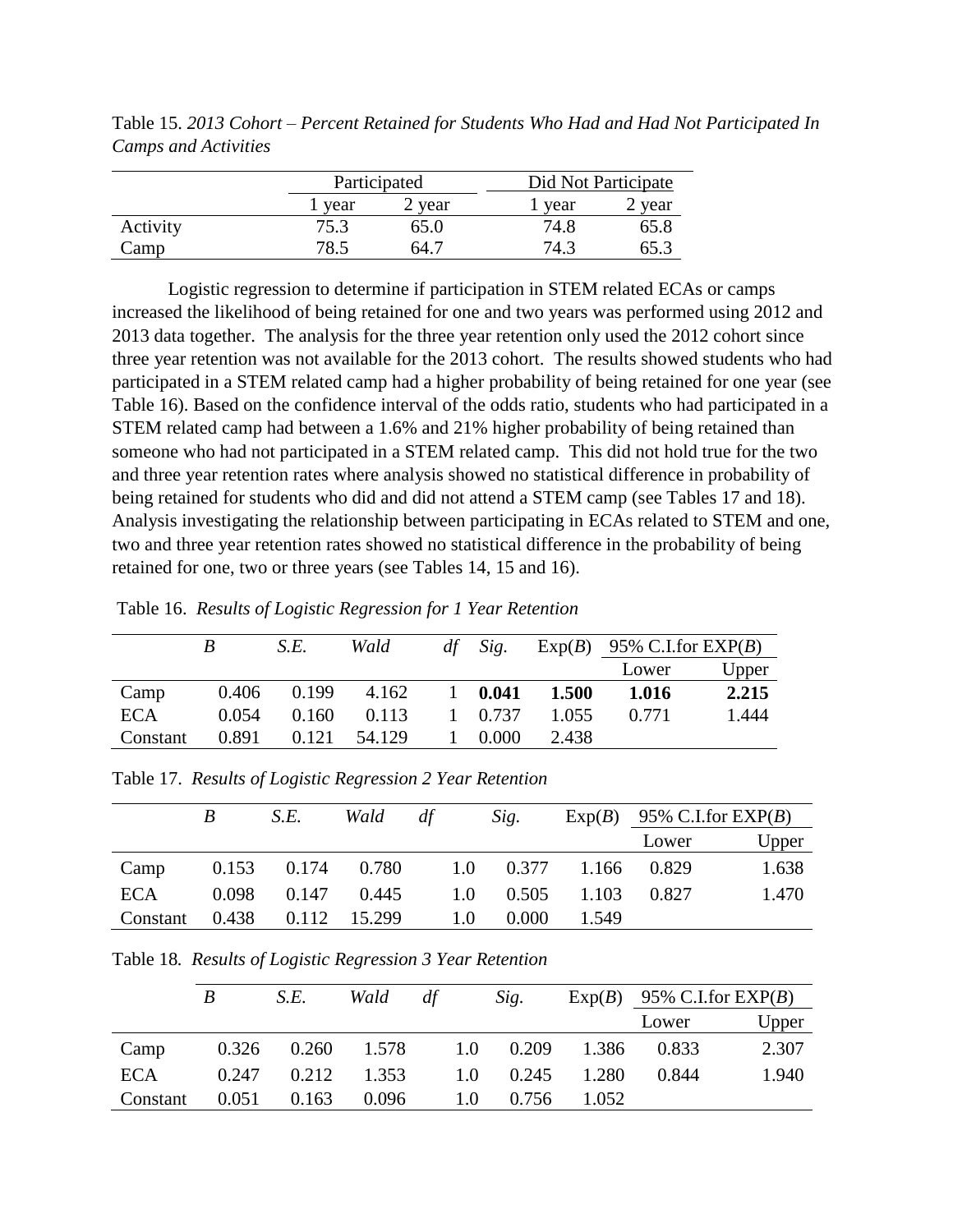### **Discussion**

Based on the number of students who indicated they had participated in a STEM camp or ECA (63% in 2012, 64% in 2013), K-12 schools and other organizations are doing a good job providing STEM ECAs and camps. Women were more likely than men to have participated in a STEM camp or activity, which might be a result of the effort to increase diversity in the engineering field.

The results of the analysis on GPA and participation in STEM camps matches that of the Purdue study <sup>12</sup> in showing that students who participated in STEM camps did not earn higher GPAs in engineering than students who did not participate. When looking at all ECAs together (cohort 2013), the analysis also matches the Purdue study in showing no difference in first and fifth semester cumulative GPAs between students who did and did not participate in STEM ECAs.

Since the 2012 cohort data allowed us to look at specific topics of ECAs, analysis showed that students who participated in science and math related ECAs did have a higher first and seventh semester cumulative GPA compared to students who did not participate in these types of ECAs. Due to the design of this study it is not known if the higher GPAs are a result of the participation in these ECAs in high school or if the math and science skills of students who chose to participate in these activities were higher. Either way, participation in math and science ECAs might be useful as a selection factor if the goal is to have students who can do well in engineering school and other programs that rely heavily on math and science.

The logistic regression results showed that students who had attended a STEM related camp had a statistically higher probability of being retained after one year, but not after two or three years. Post analysis on the 2102 cohort showed 11 of the 47 students who left engineering between year 1 and year 2 had attended a camp. The average cumulative GPA of the students who left engineering at this time and had attended a camp was 1.81 compared to 2.37 for students who had not attended a camp. Seven of the 11 students left the university, 3 transferred to Arts and Sciences and 1 transferred to Education. Based on the number of students with GPAs below 2.0, many of these students left engineering and the university due to low GPAs. It is not known if their interest in engineering was also impacted. The data suggests that STEM related camps can have an impact on retention in engineering if the students attending these camps can also receive acceptable grades.

While K-12 STEM camps and extracurricular activities are important tools to increase interest in engineering, they will not by themselves increase the number of engineers graduating from college. There is a relationship between performance and interest that has been characterized in the Step-Out to Stars Engineering Retention Framework<sup>17</sup> that needs to be present for students to be retained in engineering. Interest alone will not get a student through engineering school. In one study, students in the Stars quadrant (high GPA, high interest) were retained for the first year at a rate of 94%, while students in the Step-Out quadrant (low GPA,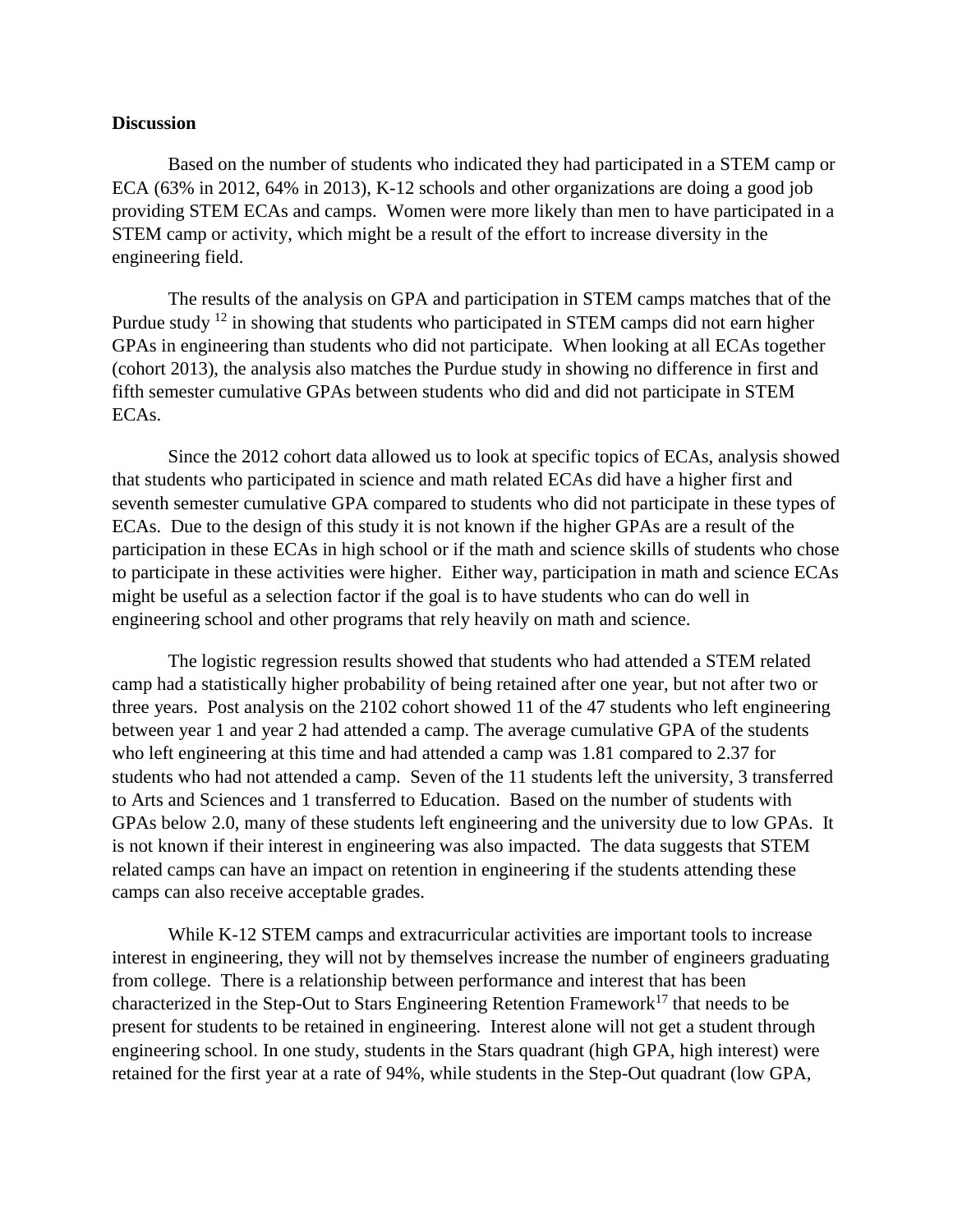low interest) had a first year retention rate of 21%. Other research and theoretical models have also concluded that performance and interest are highly related to retention in engineering  $18,19$ .

As with all studies it is important to view the results in the context of the data collection method. Since data on participation in camps and activities was collected via survey there is potential that participants misinterpreted the questions or that their answers did not accurately represent what happened. The data collected was gathered from one university; before the results are applied to other groups of students it is important to determine if the groups are similar. It is also important to understand that this study did not attempt to understand the impact of STEM ECAs and camps on students' interest level or desires to study engineering. Despite these concerns the results add to our understanding of the relationship between STEM ECAs and camps and performance and retention in engineering.

#### **Conclusion and Future Research**

In the previously mentioned paper with the Step-Out to Stars Framework, 29% of the students were in the quadrant labeled Strugglers (high interest, low grades). It is apparent from the post analysis in the current study that some students who had attended camp were earning low grades and left the university on academic probation at the end of two years. This might have contributed to the lack of significance of camp attendance in the two and three year retention rates.

Additional investigation is needed to clearly understand the impact of STEM ECAs and camps on performance and retention in engineering. Knowing more about student's motivation to participate in ECAs and camps as well as their level of engagement would be valuable to help understand the results of this study. For example, if a student participated based on strong encouragement from parents or solely to add to college and scholarship applications, his/her participation might not impact his/her interest or probability of being retained. Meanwhile a student with intrinsic motivation based on interest or being with like-minded people might have a higher probability of being retained.

The purpose of this study was narrow and in no way is intended to reflect all the benefits of participation in STEM camps and ECAs. As previously mentioned, the literature contains references to multiple benefits not related to engineering performance or retention. While considering STEM camps and ECAs as an avenue to increase the number of engineers in the workforce, it is important to spark students' interest; it is also necessary to emphasize the importance of mastery of mathematics and science concepts as well as time management and study skills.

#### **References**

[ 1] Bachman, N., Bischoff, P. J., Gallagher, H., Labroo, S., & Schaumloffel, J. C. (2008). PR^ sup 2^ EPS: Preparation, recruitment, retention and excellence in the physical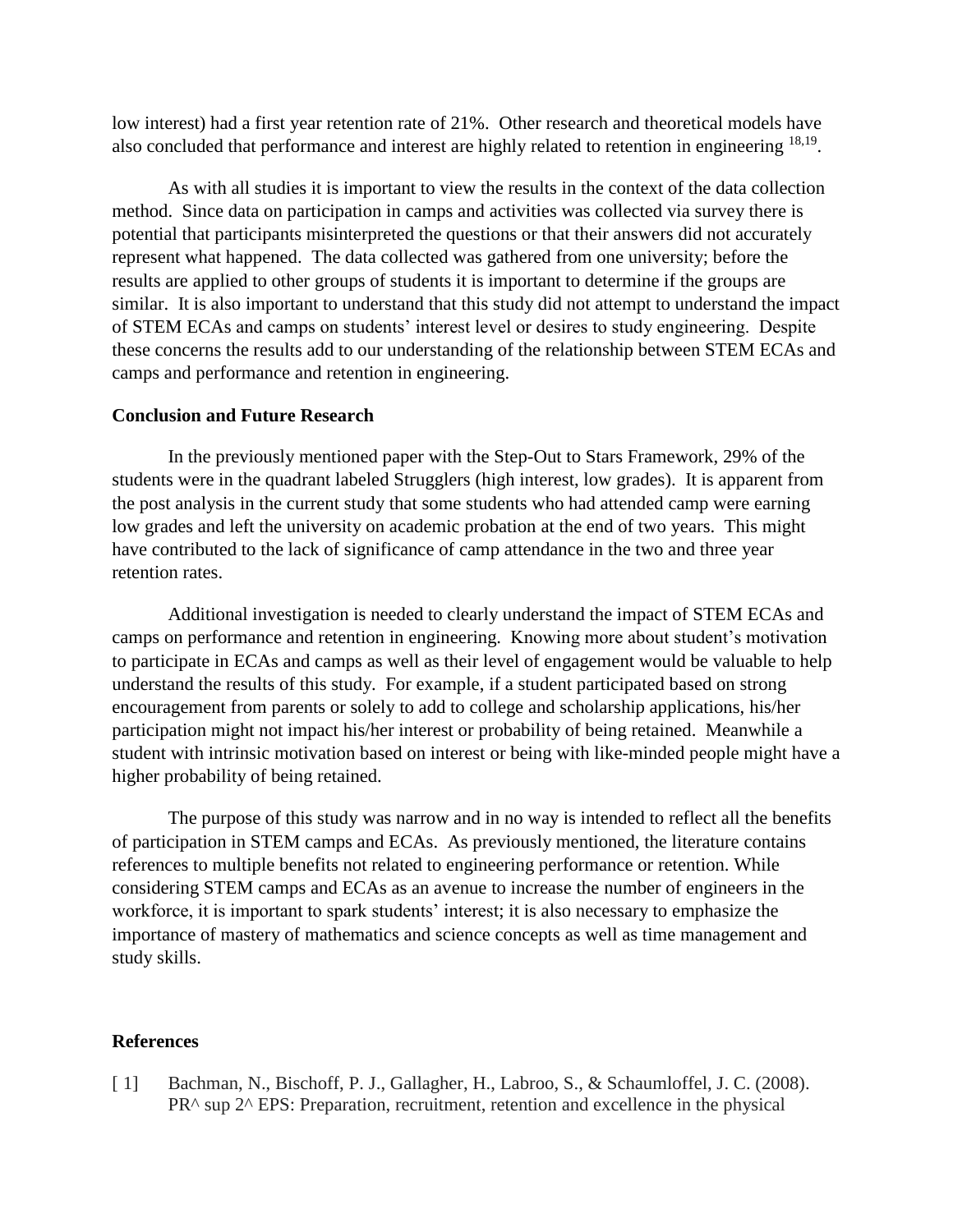sciences, including engineering. A Report on the 2004, 2005 and 2006 Science Summer Camps. *Journal of STEM Education: Innovations and Research*, *9*(1/2), 30.

- [2] Girls Who Code (n.d.). Mission Statement. Retrieved from <https://girlswhocode.com/about-us/> on February 1, 2017
- [ 3] First (n.d.) First History. Retrieved from [http://www.firstinspires.org/about/history o](http://www.firstinspires.org/about/history)n February 1, 2017
- [ 4] Hayden, K., Ouyang, Y., Scinski, L., Olszewski, B. & Bielefeldt, T. (2011). Increasing student interest and attitudes in STEM: Professional development and activities to engage and inspire learners. *Contemporary Issues in Technology and Teacher Education, 11*(1), 47-69. Association for the Advancement of Computing in Education (AACE).
- [5] Kong, Xiaoqing (10/2012). The association between science summer camps and career interest in science and engineering. *International Journal of Science Education. Part B. Communication and Public Engagement (2154-8455)*, *4* (1), p. 54.
- [ 6] Sexton, P., & Wade, M., & Watford, B. (2003, June), *Engineering Summer Camps: Do they increase engineering enrollments?* Paper presented at 2003 ASEE Annual Conference, Nashville, Tennessee.<https://peer.asee.org/12574>
- [ 7] Krapcho, K. J., & Furse, C. (2014, June), *Lessons learned developing an engaging Engineering Summer Camp* Paper presented at 2014 ASEE Annual Conference & Exposition, Indianapolis, Indiana. https://peer.asee.org/20752
- [ 8] Holland. (1997). *Making Vocational Choices* (3rd ed.). Odessa, FL: Psychological Assessment Resources, Inc.
- [ 9] Honken, N. B., & Ralston, P. (2013a). Freshman engineering retention: A holistic look. *Journal of STEM Education: Innovations and Research, 14*(2), 29-37.
- [10] Anderson-Rowland, M. R. (1997). *Understanding freshman engineering student retention through a survey.* Paper presented at the ASS Annual Conference, Milwaukee, WI.
- [11] Microsoft. (2011). *Microsoft releases national survey findings on how to inspire the next generation of doctors, scientists, software developers and engineering.* Retrieved from <http://www.microsoft.com/Presspass/press/2011/sep11/09-07MSSTEMSurveyPR.mspx>
- [12] Salzman, N., & Ohland, M. (2015, October). Effects of pre-college engineering participation on first-year engineering outcomes. In *Frontiers in Education Conference (FIE), 2015. 32614 2015. IEEE* (pp. 1-4). IEEE.
- [13] Broh, B. A. (2002). Linking extracurricular programming to academic achievement: Who benefits and why? *Sociology of Education*, 69-95.